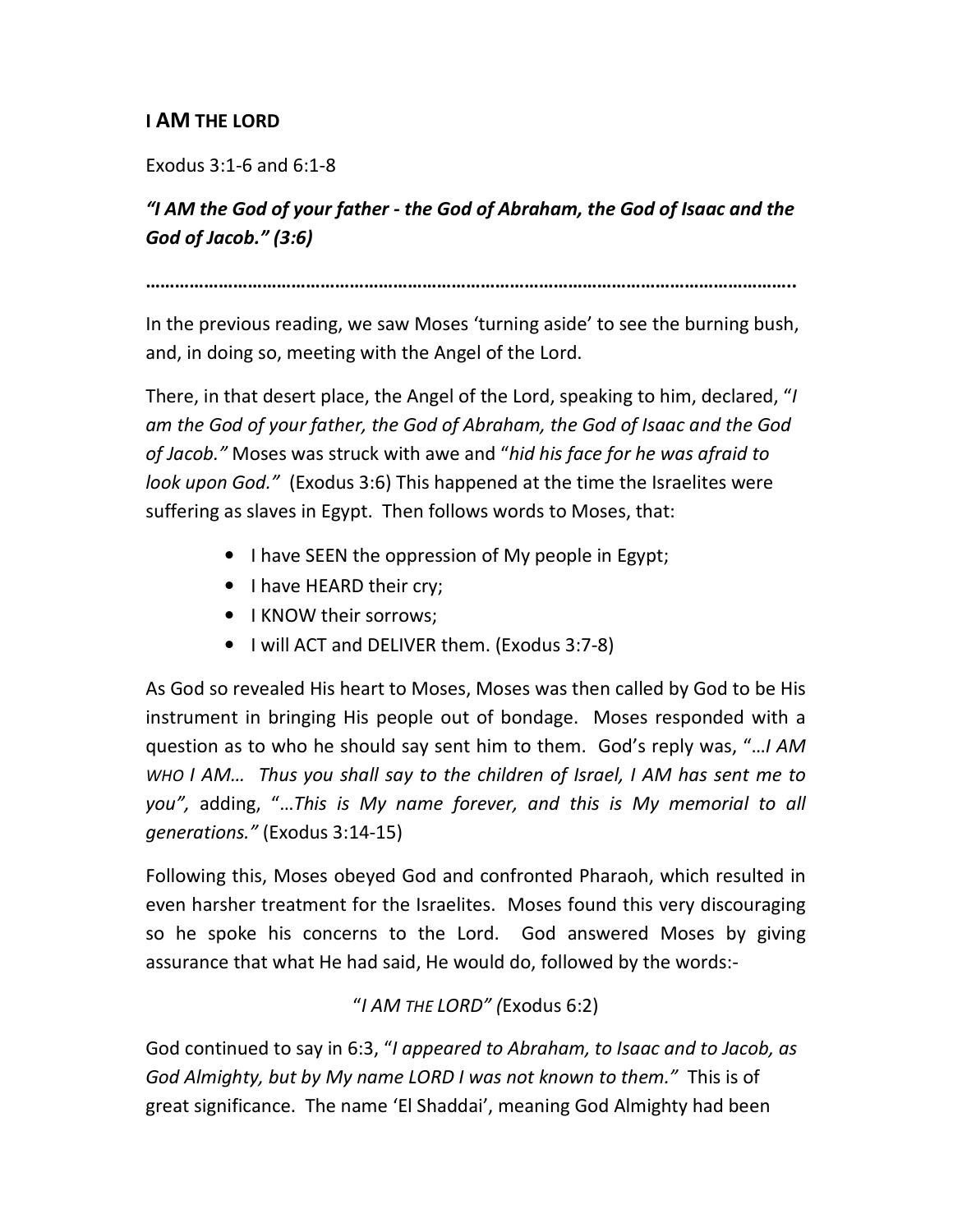used previously but now, to Moses He spoke of Himself as 'YAHWEH', the redemptive name of God.

Revelation flooded the heart of Moses that Almighty God was a God of mercy, a God of redeeming love, a God in constant watch over His people, a God of compassion, of protection, a God who sees, hears, knows and acts on behalf of His people.

By faith, Moses 'saw' the invisible God, now understanding Him to be, in awareness and action, constantly and intimately involved in the lives of His people and trusted that He was able to bring His good purposes to pass, sustaining and keeping them in it.

In the transforming power and strength of this revelation, Moses went forth; he went forth inspired to single-minded dedication to be obedient to God's purposes, to give himself utterly to God's will in serving His people, and to speak God's word exactly as it was given; his whole being had been captured and willingly surrendered to the Almighty God of grace and redemptive love.

God did act in bringing His people OUT OF the bondage of slavery in Egypt and INTO the land He was giving them, a land flowing with 'milk and honey', a good land, a land of abundance; and never abandoned them in the unthankful and rampant rebellion that caused their journey to be long and difficult.

These revelations are for us too. This is OUR God; this is OUR Redeemer. All that He was for His people then, He is for us and we can go forward in our journey in the trust and certain assurance that comes through 'beholding' and believing.

Christ, the Son of God, God the Son, became flesh to reveal to mankind the Father;

"God, who at various times and in different ways spoke in time past to the fathers by the prophets, has in these last days spoken to us by His Son, whom He has appointed heir of all things, through whom also He made the worlds; who being the brightness of His glory and the express image of His person, and upholding all things by the word of His power, when He had by Himself purged our sins, sat down at the right hand of the Majesty on high…." (Hebrews 1:1-3)